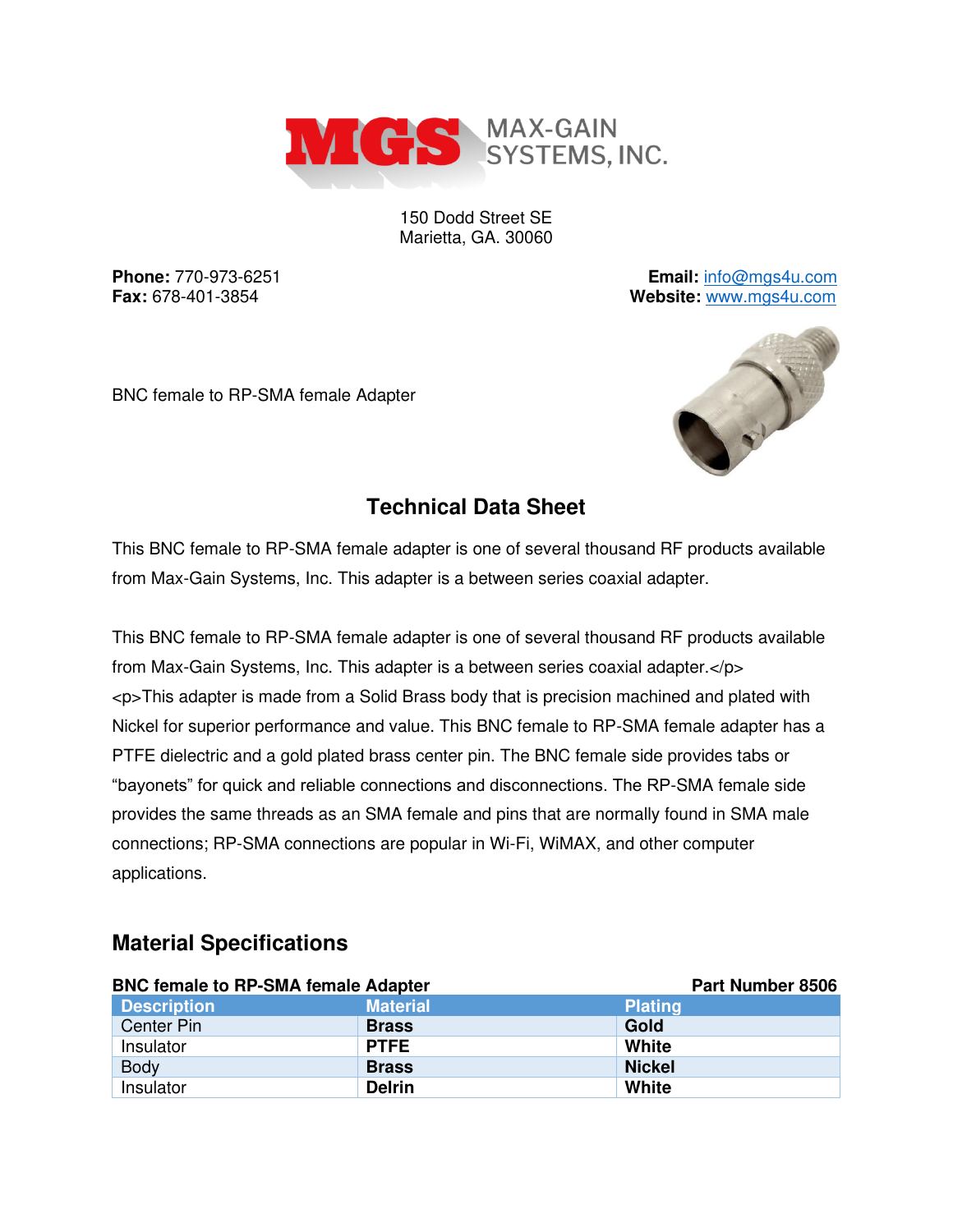# **Mechanical Specifications**

| Size   | <b>Dimension</b>    |
|--------|---------------------|
| Length | 1.047 in (26.60 mm) |
| Width  | $0.45$ in (11.5 mm) |
| Height | $0.45$ in (11.5 mm) |
| Weight | $0.3$ oz (10 g)     |

#### **Environmental Specifications**

| Temperature            | <b>Spec</b>           |
|------------------------|-----------------------|
| <b>Operating Range</b> | $-65$ to $+165$ deg C |

## **Compliance Certifications** (see product page for current documentation)

**Availability** Click the following link (or enter part number in the "SEARCH" bar at the top of any page of the website) to obtain additional part information including price, inventory and certifications:<https://mgs4u.com/product/bnc-female-to-rp-sma-female-adapter-8506/>